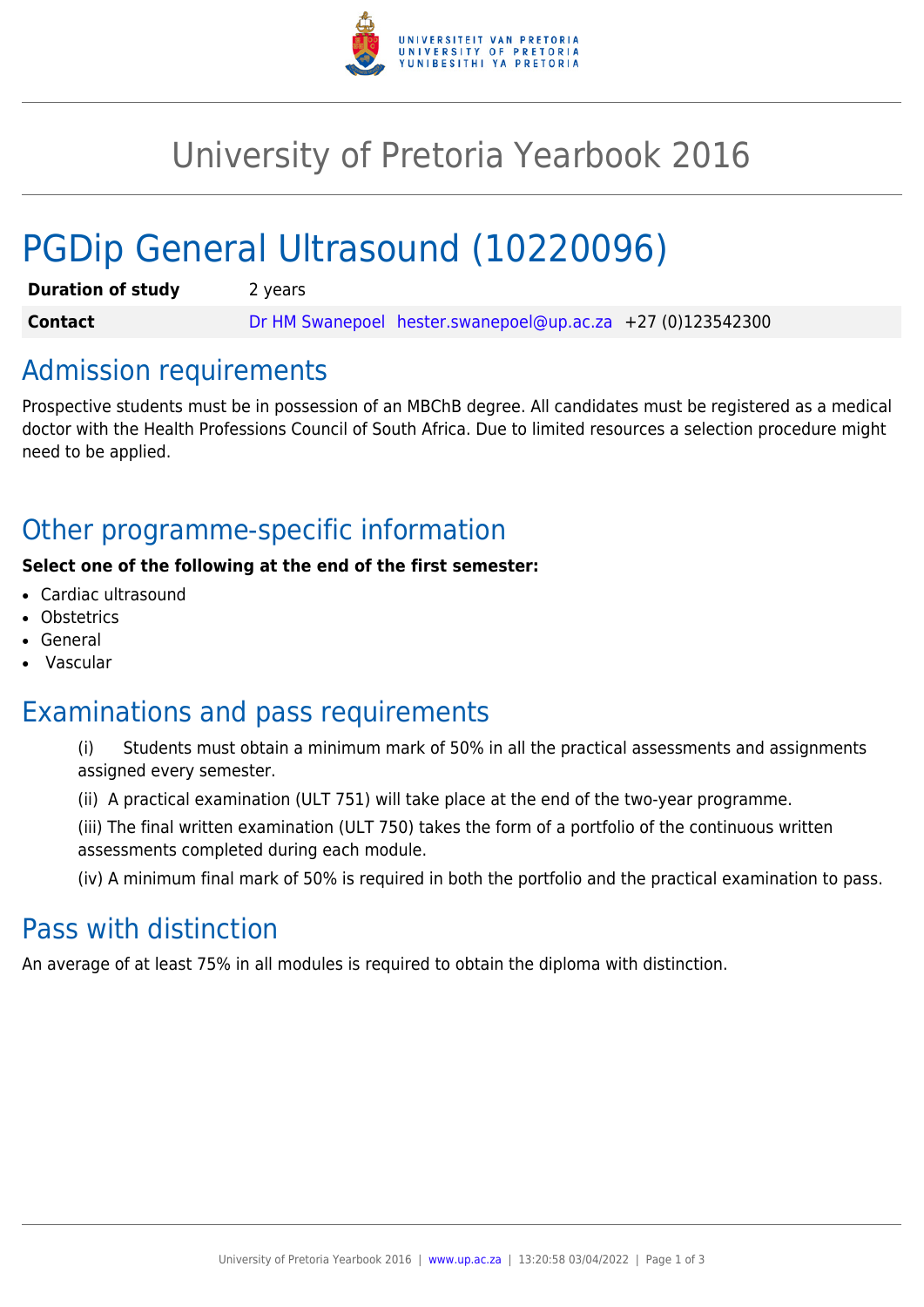

# Curriculum: Year 1

#### **Minimum credits: 60**

### **Core modules**

[Applied ultrasound imaging of the body 710](https://www.up.ac.za/mechanical-and-aeronautical-engineering/yearbooks/2016/modules/view/ULT 710) (ULT 710) - Credits: 4.00 [Applied ultrasound physics 711](https://www.up.ac.za/mechanical-and-aeronautical-engineering/yearbooks/2016/modules/view/ULT 711) (ULT 711) - Credits: 2.00 [Applied ultrasound pathology 712](https://www.up.ac.za/mechanical-and-aeronautical-engineering/yearbooks/2016/modules/view/ULT 712) (ULT 712) - Credits: 4.00 [Basic abdominal ultrasound 713](https://www.up.ac.za/mechanical-and-aeronautical-engineering/yearbooks/2016/modules/view/ULT 713) (ULT 713) - Credits: 10.00 [Basic pelvic ultrasound 720](https://www.up.ac.za/mechanical-and-aeronautical-engineering/yearbooks/2016/modules/view/ULT 720) (ULT 720) - Credits: 14.00

### **Elective modules**

[Ultrasound of small body parts 721](https://www.up.ac.za/mechanical-and-aeronautical-engineering/yearbooks/2016/modules/view/ULT 721) (ULT 721) - Credits: 14.00 [Elective module: Obstetrics ultrasound 723](https://www.up.ac.za/mechanical-and-aeronautical-engineering/yearbooks/2016/modules/view/ULT 723) (ULT 723) - Credits: 12.00 [Elective module: General ultrasound 724](https://www.up.ac.za/mechanical-and-aeronautical-engineering/yearbooks/2016/modules/view/ULT 724) (ULT 724) - Credits: 12.00 [Elective module: Vascular ultrasound 725](https://www.up.ac.za/mechanical-and-aeronautical-engineering/yearbooks/2016/modules/view/ULT 725) (ULT 725) - Credits: 12.00 [Elective module: Cardiac ultrasound 722](https://www.up.ac.za/mechanical-and-aeronautical-engineering/yearbooks/2016/modules/view/ULT 722) (ULT 722) - Credits: 12.00